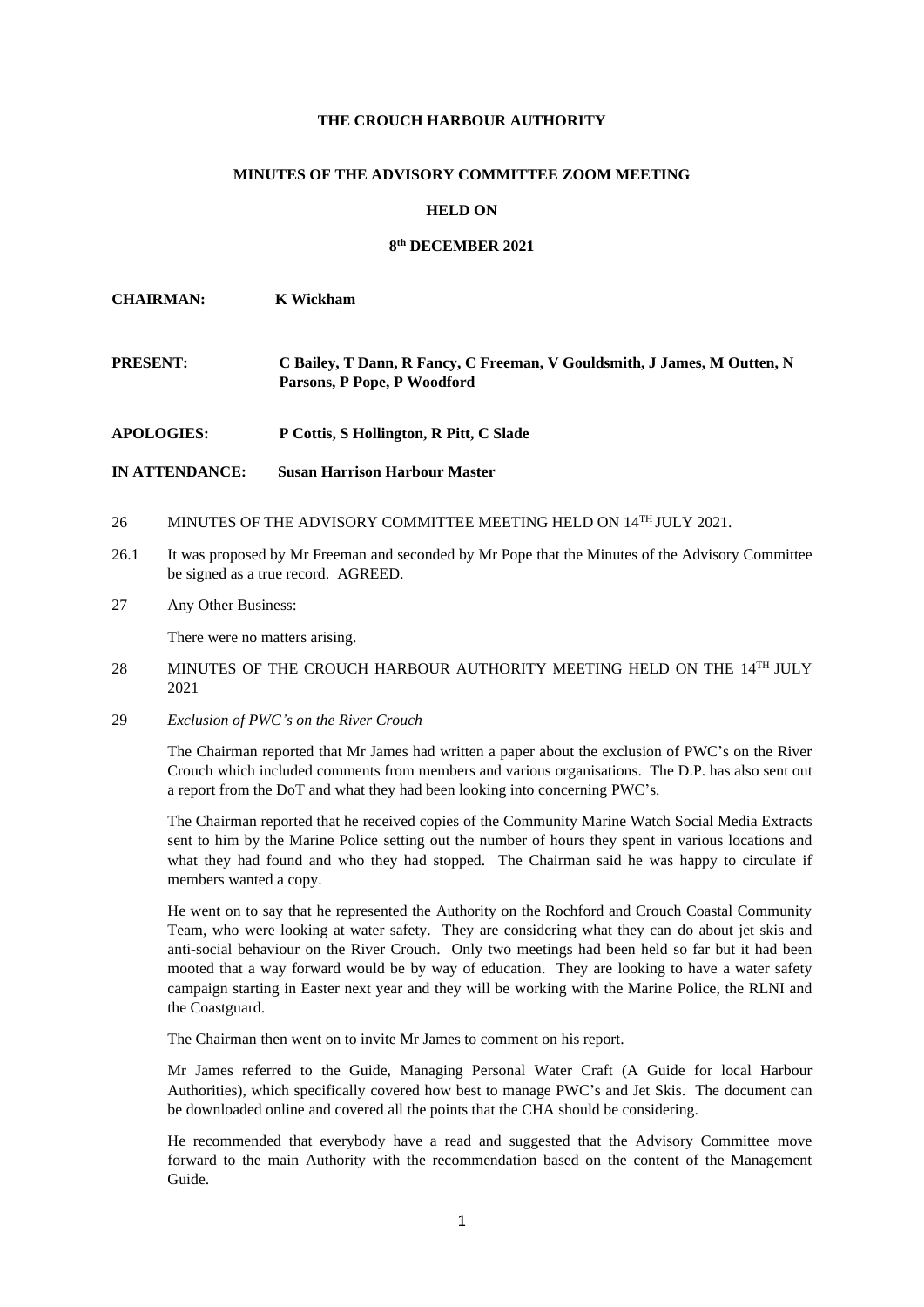Advisory Committee Meeting 8 th December 2021

The D.P. has confirmed that as a Harbour Authority the CHA cannot ban any activities, however under its terms could prohibit the use of Jet Skis. Mr James said he would like to recommend that the Authority proceed with prohibiting Jet skis/PWC's on the River Crouch in its entirety.

Mr Pope said he would like to propose the prohibition of the use of Jet Skis/PWC's on the River Crouch and its tributaries.

Mr Parsons said he was fully supportive of Mr James paper, which was a good summary of the feeling on the river but there had been considerable correspondence earlier on in the year about stopping these craft from operating on the Crouch from the local Clubs other than just the replies to Mr James report.

Mr James said he agreed that the letters and information from CAYF should also be submitted as part of the proposal to the main Authority as it was very relevant and representative of the river users feelings, together with any other information from members/parties/Clubs.

Concern was expressed by some of the members that they had not received all the information. The Chairman accepted that some of the information may not have been circulated but the proposal was to put forward a case to the CHA members that the majority of the users on the river via the Clubs, CAYF and members of the Advisory Committee would like the Authority to look into prohibiting jet skis within CHA jurisdiction including all the backwaters, from Battlesbridge down to seaward end, up to Rochford and Wakering.

After further debate and discussion, it was put to the vote and proposed by Mr Pope and seconded by Mr Freeman to propose to prohibit the use of Jet Skis/PWC's on the River Crouch and its tributaries. Agreed.

Based on this proposal the Chairman said he would prepare a document in the next few days and formulate all the information. Any comments that have not been circulated please forward to the Office Manager. Comments from CAYF to be sent direct to the Chairman.

The Chairman to circulate his report and all the documentation to the Advisory Members before presenting to the CHA members at their next meeting.

30 *2022 Fees for Canoes, Kayaks, SUPs & Sailboards*

\*The fee is £5 for one yessel;  $\pounds10.00$  for two to four yessels. Five and above £25.00.

Vessels owned and registered to established clubs and used solely for training purposes are exempt, but the craft will need to be identified with the Club's ID and Postcode.

| Canoe                              | £5.00 per annum |
|------------------------------------|-----------------|
| Kavak                              | £5.00 per annum |
| Stand-Up Paddle Board/Paddle Board | £5.00 per annum |
| Sailboard                          | £5.00 per annum |
|                                    |                 |

**Noted** 

## 31 *Annual Dredging Licences*

Mr Parsons asked if the Harbour Authority carried out any retrospective work as to the effect on the river following the dredging operations.

The Harbour Master confirmed that the Fairway was checked on a regular basis and there were no noticeable changes due to these works, however it was not possible to check the entire river as there were not the facilities available.